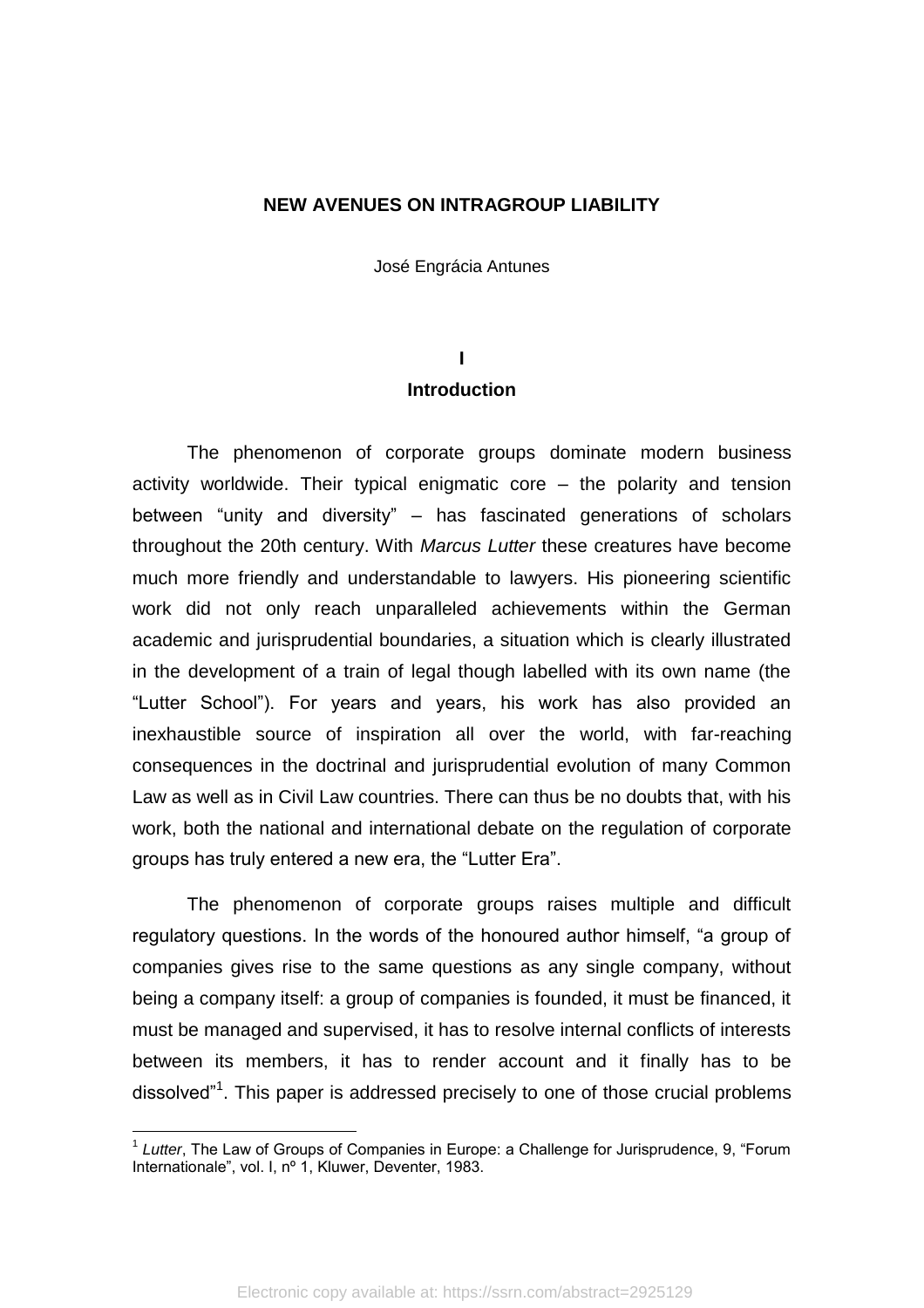of a law on corporate groups: the treatment of liability issues in parentsubsidiary relationships.<sup>2</sup>

## **II Intragroup Liability Today**

On a foggy morning of March of 1978, while performing a regular procedure, the tanker "Amoco Cadiz" was crossing the Channel, within the French territorial waters. Suddenly, due to a breakdown of its steering-wheel, the vessel went out of control and drifted towards land. As the attempts at repairing the steering mechanism and the efforts of a tugboat to divert the ship from its tragic course were unsuccessful, the vessel went aground on the rocky French coast and broke in two. Millions of tons of oil were then spilt in the Channel, causing an environmental disaster which affected dozens of kilometres of the French sea coast.

The owner of the unfortunate tanker was the "Amoco Transport Company", a company incorporated in Liberia. This corporation, however, was a wholly-owned subsidiary of another corporation, the "Amoco International Oil Company", incorporated in Delaware, whose capital was in turn totally owned by a third corporation, the "Standard Oil Corporation", incorporated in Indiana (USA), which is the senior corporation of a major multinational group operating in the oil transport industry.

The total amount of claims of the victims of this oil spill – which included the French State, about 90 Britannia counties and hundreds of private individuals (namely, fisherman and inn owners) – was estimated at something around 2 billion of US dollars. Since the assets of the subsidiary "Amoco Transport Co." consisted almost entirely of the vessel now destroyed, being therefore obviously insufficient to recover the damages, the plaintiffs decided to sue the parent "Standard Oil Co.", in the Illinois jurisdiction in the USA. The

<sup>2</sup> Quoting again *Marcus Lutter*, "far the most difficult questions in the field of groups of companies are raised by the problem of liability of parent corporations for their subsidiaries, that is, dependent companies which are under the direction of the parent (The Law of Groups of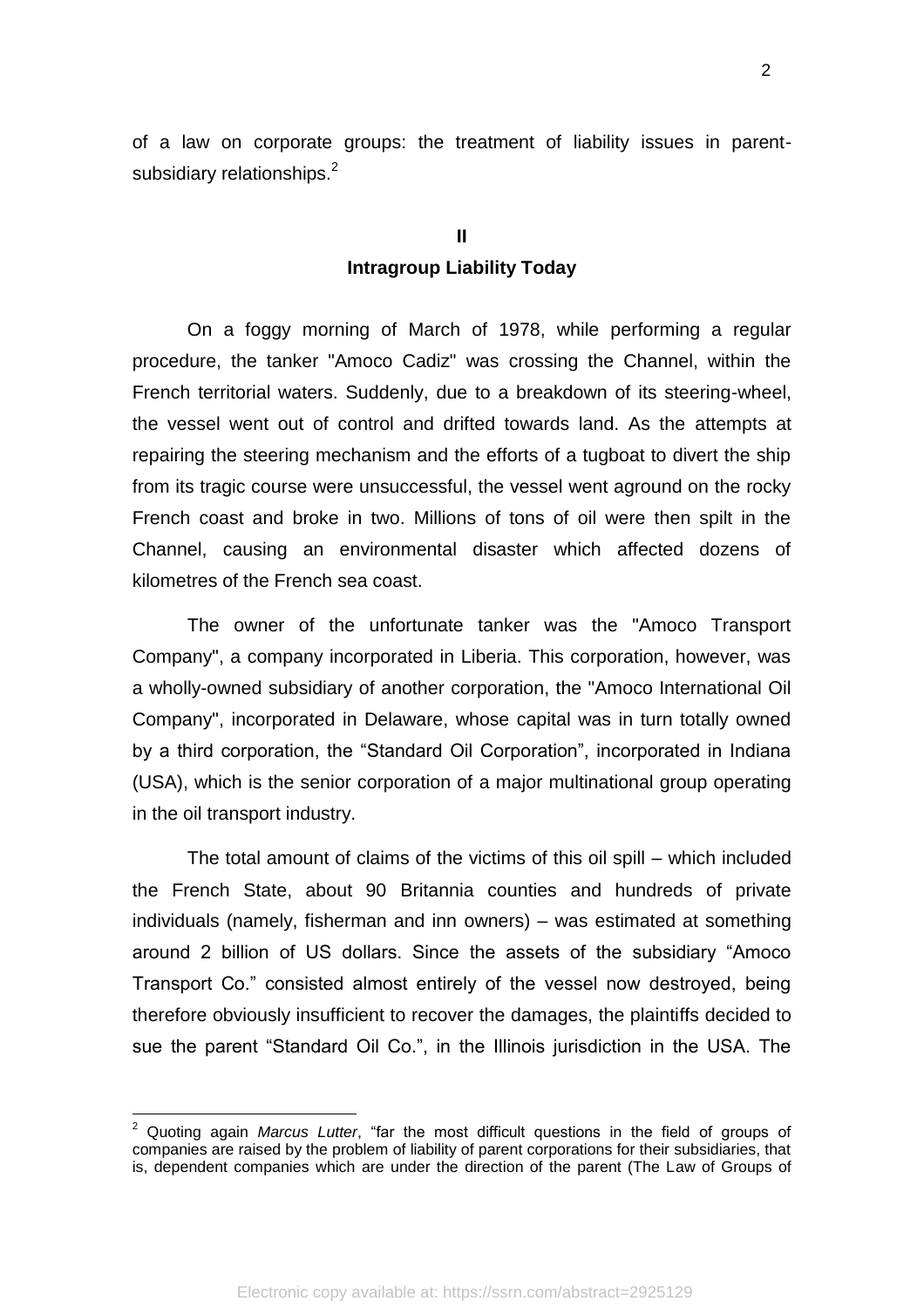defendant contested such a claim, by arguing on the ground of the separate legal personality of the corporations involved and the insulation of liability: in the view of the parent company, these two cornerstones of corporation law would prevent any possibility of victims' claims being recovered out of its patrimony.<sup>3</sup>

This case constitutes perhaps a persuasive illustration of both the practical and theoretical importance of the treatment of liability issues in parentsubsidiary relationships.

#### **1. The Practical Impact**

<u>.</u>

As a practical problem, there is probably no doubt about the impact of intragroup liability problems in modern business litigation. The best proof of this impact lies in the gargantuan number of judicial cases where the central question at stake is invariably the plaintiff's complaint about the inequitable outcome of the formal liability insulation between parent and subsidiary corporations in spite of the existence of a substantial linkage of control.

Far from being restricted to one single legal branch, such cases arise across *the entire range of the law*, covering areas as diverse as classical tort liability, contract liability, environmental liability, product liability, labour liability, competition liability, bankruptcy liability, or tax liability: it has been disclosed that plaintiff law firms in metropolitan areas in USA will often have two or three cases a year in which their client's recovery is thwarted by the corporate fiction<sup>4</sup>. And far from being restricted to cases holding a sole private dimension

Companies in Europe: a Challenge for Jurisprudence, cit., 23). Similarly, see also *Lutter*, 100 Bände BGHZ: Konzernrecht, in: ZGR 1987, 444 (458).

<sup>3</sup> In Re Oil Spill by "Amoco Cadiz" off the Coast of France on March 16<sup>th</sup> 1978, MDL no. 376 (N.D. Illinois Apr. April 18, 1984, American Maritime Cases, 2123-2199). 4

In a handful of decisions, the US courts dealt with mini-corporate groups operating in the taxicab industry whose business was conducted as a single and highly integrated business unity (common management, common personnel, common trade names and logos, common supervisions and dispatching system, holding out to the public as a common operation, etc.), but which was typically fragmented into a number of separate subsidiary corporations. The entire assets of each of these group affiliates were composed of the ownership of a few cabs (sometimes only one) and a derisive liability insurance (the statutory minimum was \$10000), usually insufficient to compensate tort victims injured by its operations (such as passengers and pedestrians). On these so-called *"taxi cases"*, see *Walkovszky v. Carlton* (18 N.Y. 2d 414, 223 N.E. 2d 6 [1966]), *Robinson v. Chase Maintenance Co.* (20 Misc. 2d 90, 190 N.Y. 2d 773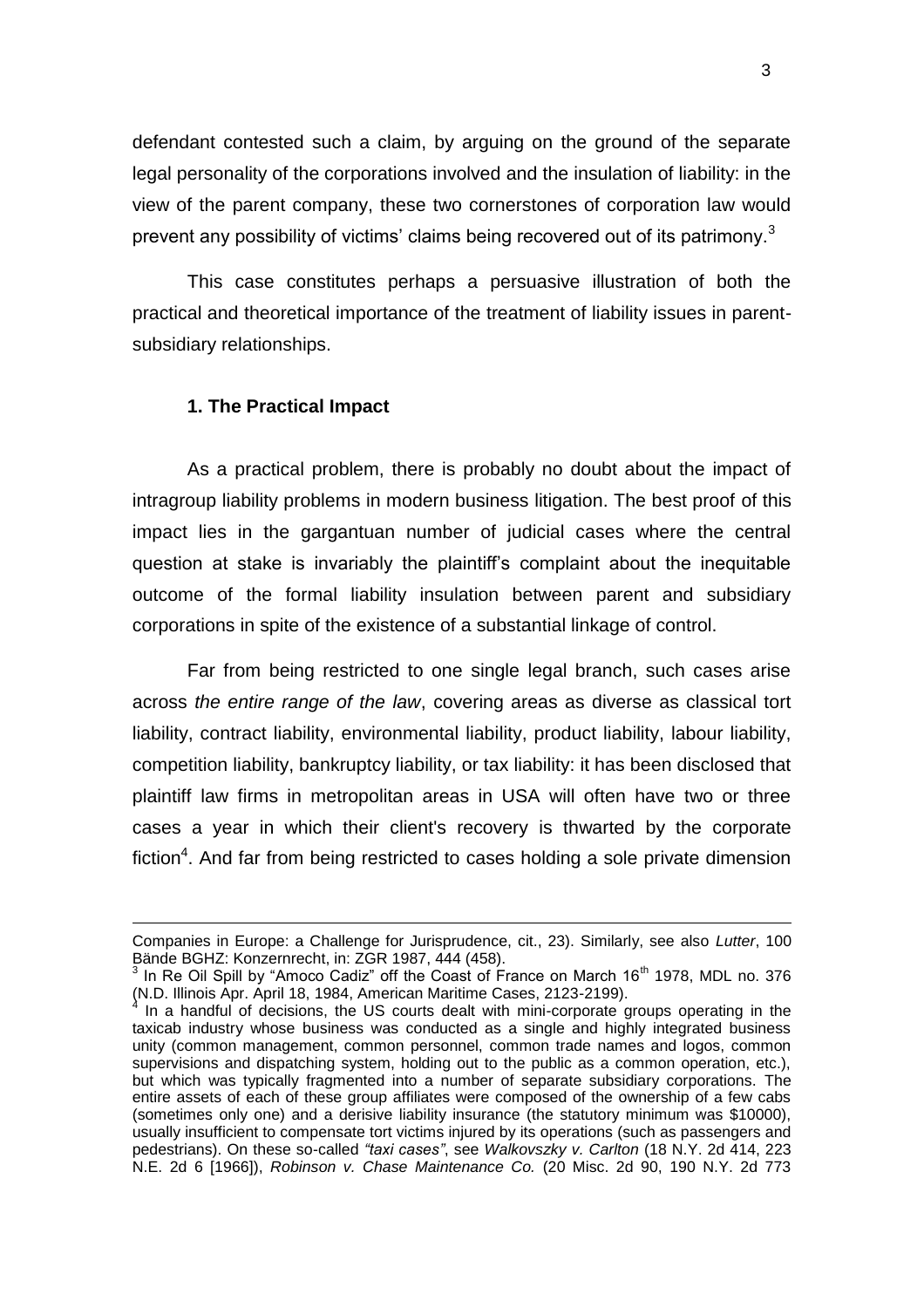involving individual voluntary creditors, such cases are frequently reaching *public dimensions* and involving a *mass of involuntary creditors*: catastrophes regularly involving large multinational corporate groups, such as "Hoffmann-La Roche" in Italy (1976), "Bhopal" in India (1984), "Sandoz" in Switzerland, "Exxon Valdez" in USA (19 ), or "Erika" in France (1999) constitute just some of the most vivid and dramatic illustrations of this<sup>5</sup>. Besides, the problem is likely to increase as it has been asserted by several studies that enterprises operating in many industrial sectors, such as the hazardous-waste, chemical, nuclear, aeronautical, biotechnology sectors, usually expand through insulating in subsidiaries their most risky ventures in order to avoid tort liability exposure.

#### **2. The Unsolved Theoretical Problem**

-

But the problem also theoretically proves to be a major challenge. To deal with intragroup liability problems means to scrutinise the legitimacy of the extension of the "sacred cows" of classical corporation law, in particular the deep-seated institutions of the *legal personality* of corporations and of the *limited liability* of their shareholders, to new forms of enterprise organisation.

In fact, the typical hybrid nature of polycorporate enterprises soon raised the crucial problem of the unsuitability of the traditional liability standards, designed by the founding fathers of corporation law for the case of singlecorporate enterprises. By extending those traditional, highly formal concepts (fashioned to rule the relationships between independent corporations and its individual investors) uncritically to parent corporations, legal orders and courts have thus proceeded without any apparent recognition of the vitally different considerations involved in the regulation of the liabilities of sole independent corporations and of mere parts of a multi-corporate groups whose

<sup>[</sup>Sup.CT.1959]), *Teller v. Clear Service Co.* (9 Misc. d 495, 173 N.Y.S.2d 183 [Sup. Ct. 1958]) and *Mull v. Colt Co.* (31 F.R.D. 154 [S.D.N.Y. 1962]).

<sup>5</sup> On the Bhopal case, see in *re* Union Carbide Corp. Gas Plant Disaster at Bhopal, India in December 1984, 634 F. Supp. 842 (S.D.N.Y. 1986), *aff'd and modified* 809 F.2d 195 (2d Cir. 1987); also *Note*, An Economic Approach to Forum non Conveniens Dismissals Requested by US Multinational Corporations – The Bhopal Case, in: George Washington Journal of Int. Law and Ecs. 1988, 215 ff.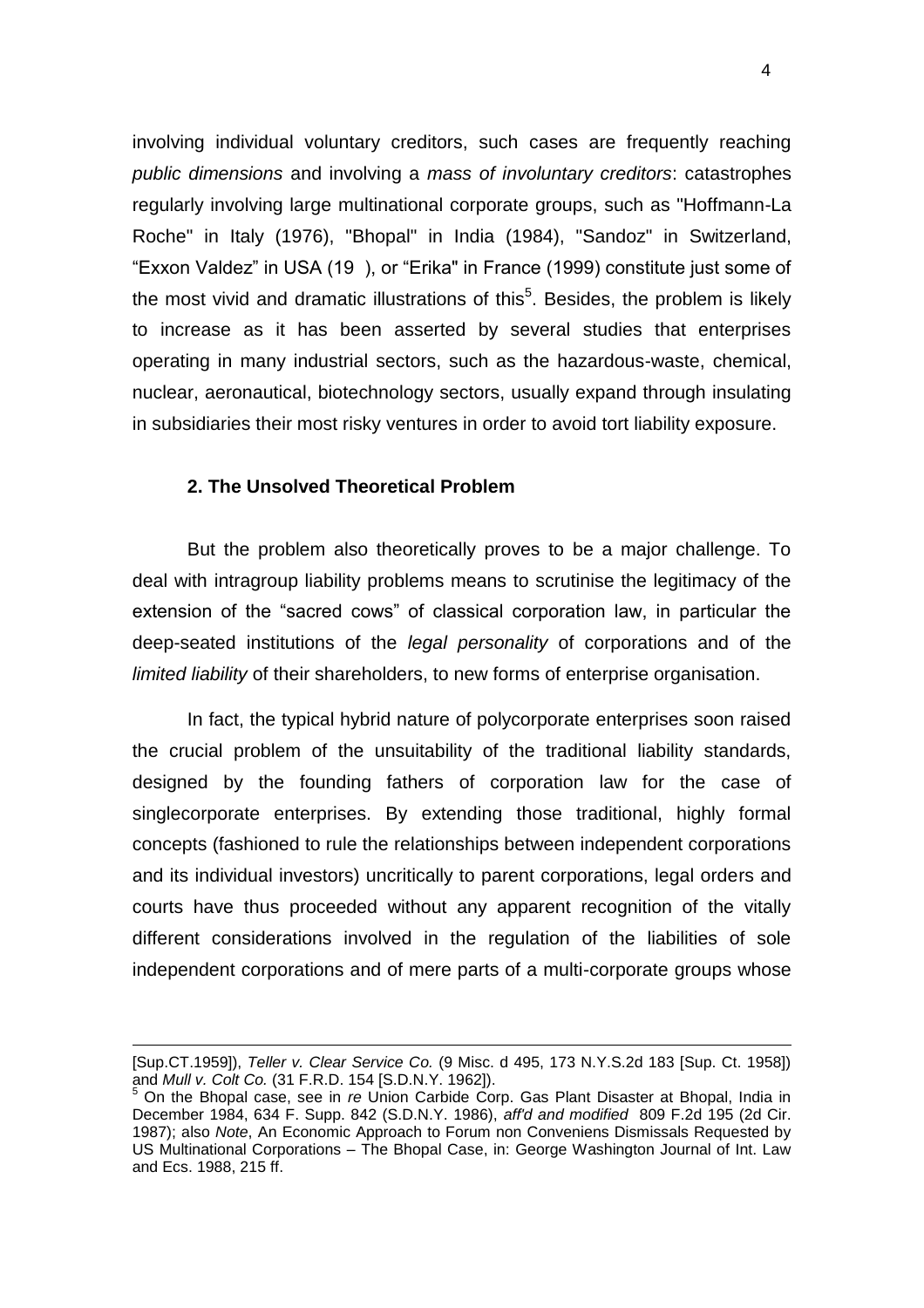activity falls entirely under the control of the parent corporation<sup>6</sup>. It soon became apparent that the automatic extension of these old archetypes to the new reality of corporate groups led inevitably to untenable distortions and could not be applied indiscriminately without leading to grossly unfair results<sup>7</sup>.

Moreover, when surveying the state of affairs in comparative law, the first impression received is probably one of some dissatisfaction: not only do the main existing regulatory strategies provide quite disparate liability regimes for parent corporations, but even in themselves they often seem to provide no safe guidance as to the results, it being not rare to find cases, virtually identical as to their facts, where courts have decided in totally opposite senses. No wonder that a leading English scholar could refer recently to the question of intragroup liability as "one of the great unsolved problems of modern company law"  $(Schmitthoff).<sup>8</sup>$ 

#### **III**

#### **Regulatory Strategies in Intragroup Liability**

Before turning to the conclusions reached by the Illinois court in the "Amoco Cadiz" case, it might be instructive to set a *hypothetical scenario* and to ask the following question: what would be the fate of this judicial dispute had the court adopted one of the prevailing regulatory strategies in the world-wide arena in the case at hand?

 $\overline{a}$ 

 $6$  For a critical revisiting of the historical, legal and economic rationale of the principle of the autonomy of corporations and of the limited liability of shareholders, as well as of their inconsistency regarding the phenomena of intercorporate control, see *Antunes*, Liability of Corporate Groups, 1974, 122 ff.; *Blumberg*, The Law of Corporate Groups, vol. III, 1987, 17 ff. 7

This has been clearly portrayed in the argumentation of Government of India in the above mentioned *Bhopal* case: "The complex corporate structure of the multinational, with networks of subsidiaries and divisions, makes it exceedingly difficult or even impossible to pinpoint responsibility for the damages caused by the enterprise to discrete corporate units or individuals. In reality, there is but one entity, the monolithic multinational, which is responsible for the design, development and dissemination of information and technology world-wide, acting through a forged network of interlocking directors, common operating systems, financial and other controls. (...) Persons harmed by the acts of a multinational corporation are not in position to isolate which unit of the enterprise caused the harm, yet it is evident that the multinational enterprise is liable for such harm" (Complaint, *Union of India v. Union Carbide Corp.*, ¶ 21, at 8 (no. 85 Civ. 2969 S.D.N.Y., 1985). 8

*Schmitthoff*, Banco Ambrosiano and Modern Company Law, in: Journal of Business Law 1982, 361 (363).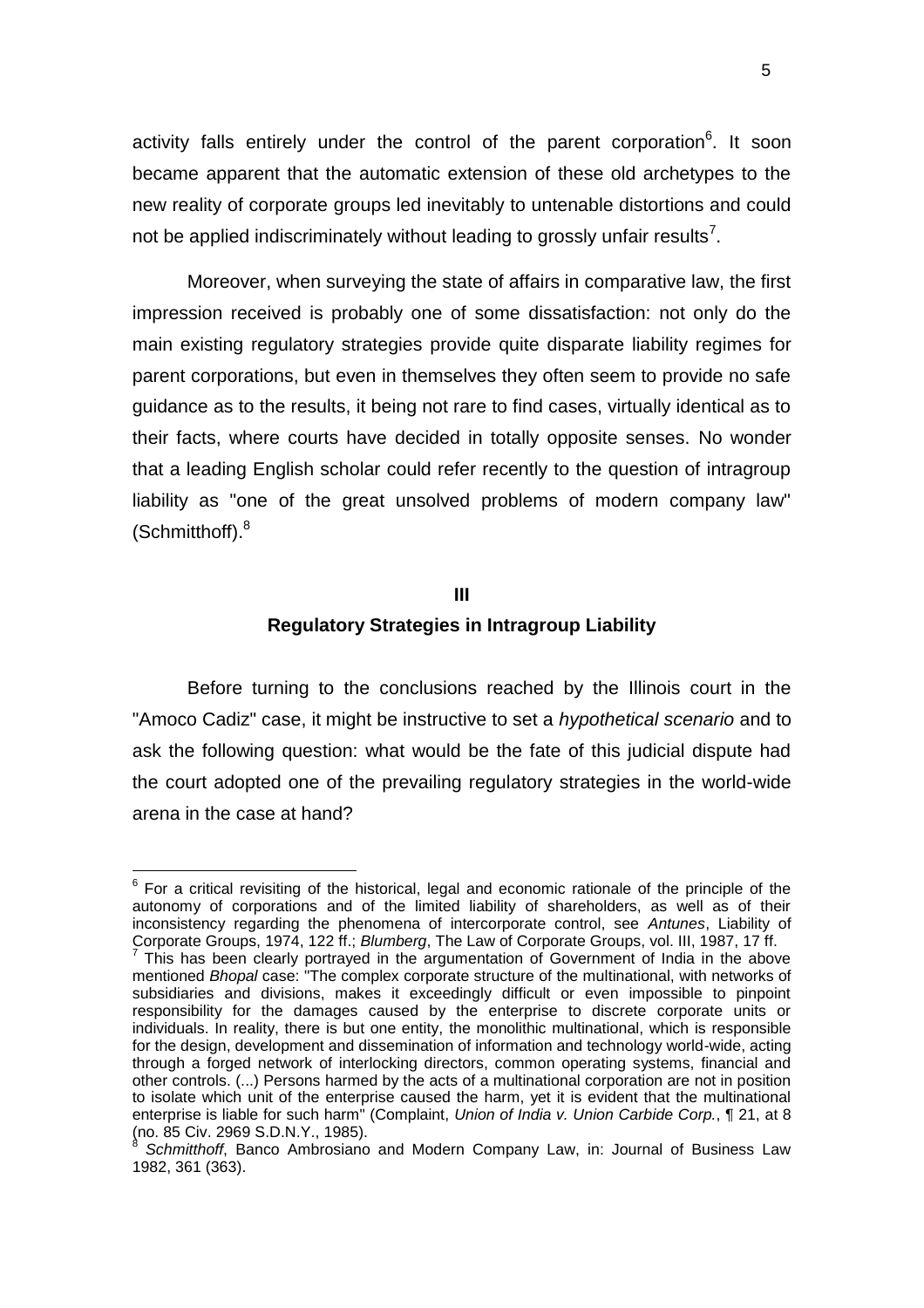Notwithstanding the different degrees of legislative, judicial and doctrinal development among the various national legal orders, one may distinguish currently three major types of *regulatory strategies* in comparative law. These strategies are: the traditional strategy of the *"entity law approach",* the revolutionary strategy of the "*enterprise approach"* and the mitigate strategy of the *"dualistic approach"*.

#### **1. The Entity Law Approach**

 $\overline{\phantom{a}}$ 

The so-called *"entity law approach"* – which has its clearest consecration in the USA legal system – represents the traditional and still-prevailing regulatory strategy concerning intragroup liability for the great majority of both Common and Civil Law countries.

This approach consists of the position of those legal orders that decide intragroup liability questions on the basis of the fundamental principle according to which *one member of a corporate group, namely the parent corporation, cannot be made liable for the debts or the acts of other group members for the*  reason that they are distinct legal entities<sup>9</sup>. Under this view, the imposition of liability on the parent corporation for debts of group affiliates is considered as a rule to be impossible: only for the most extraordinary cases and in exceptional circumstances will this rule be set aside by *disregarding the corporate entity* of the corporations involved ("piercing the corporate veil" in USA, "lifting the corporate veil" in the United Kingdom, "superamento dello schermo della personalità giuridica" in Italy, "abuso de la personalidad juridica" in Latin Countries).<sup>10</sup>

If the court had adopted this classical approach of "entity law", it is likely that the fate of the victims of the oil spill would have been particularly

<sup>9</sup> On this universal overarching archetype of American law on corporations, see *Blumberg*, The Law of Corporate Groups, 1983 and ff.; *Conard*, Corporations in Perspective, 1976, 416 ff.; *Fletcher*, Cyclopedia of the Law of Private Corporations, 3rd ed., § 25; *Henn/ Alexander*, Laws of Corporations and others Business Enterprises, 3<sup>rd</sup> ed., 15 f., 145, 344 ff.

<sup>10</sup> For curious legal-comparative undertakings on the topic, see *Cohn/ Simitis*, Lifting the Veil in the Company Laws of the European Continent, in: International and Comparative Law Quarterly 1963, 189 ff.; *Dobson*, Lifting the Veil in Four Countries: the Law of Argentina, England, France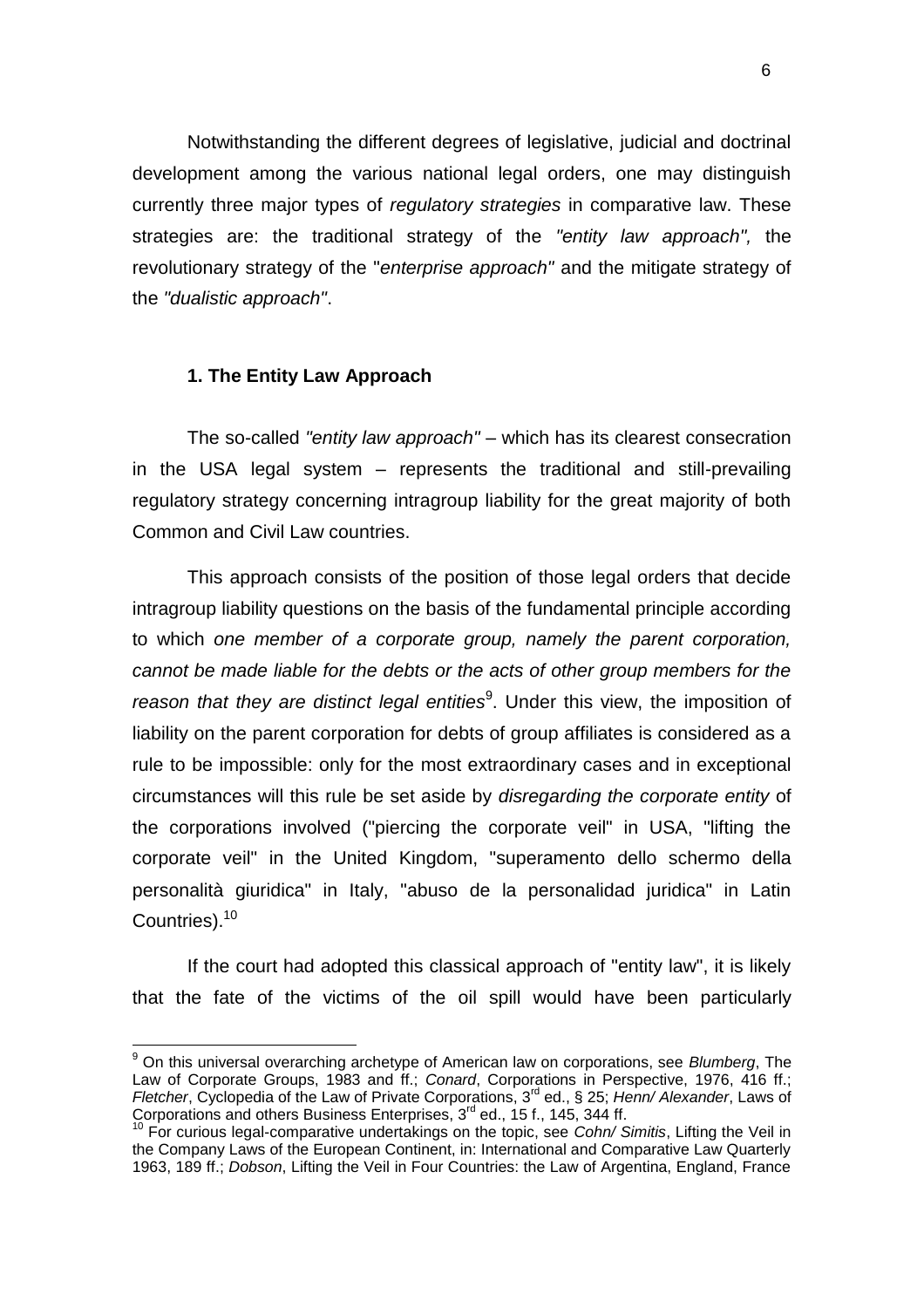unfortunate. Following this approach, the court would proceed from the assumption that the parent corporation "Standard Oil" should not be made liable for the debts of its wholly-owned subsidiary "Amoco Transport" for the reason that they were distinct legal entities. At most, one could expect from the court to enquire whether the subsidiary was treated as an "instrumentality", "alter ego" or another creature of the parent, as to permit a most exceptional disregard of its corporate entity. To that end, the court would then address the question of knowing whether the parent corporation did or did not respect the formal corporate separateness of its subsidiary, in a sort of grab bag analysis: did "Amoco Transport" observed the formalities of its incorporation and functioning? Did it kept separated directors, officers and employees? Had it separate bank account, financial records or auditing? And so on. Where it was found that the parent "Standard Oil" did not control its subsidiary "Amoco Transport" as a matter of form, then it is most likely that the former would be exonerated from any liability even when it had controlled the latter as a matter of fact.

#### **2. The Enterprise Approach**

-

The so-called *"enterprise approach"* calls for a new and revolutionary regulatory strategy on intragroup liability matters, and has found its most expressive recognition in several proposals initiated by EU law during the 1970's in the context of its attempts at the harmonisation and co-ordination of company laws of European member states (namely, the proposals of a directive on groups of companies<sup>11</sup> and a regulation on the statutes of the European Company<sup>12</sup>).

This strategy argues that intragroup liability problems should be decided according to the fundamental principle that *the parent corporation shall be liable*  for all the unpaid debts and acts of its subsidiaries for the reason that the *former controls the latter, forming thereby a unitary economic enterprise*. While

and United States, in: International and Comparative Law Quarterly 1986, 839 ff.

<sup>11</sup> *Proposal for a Ninth Directive Based on article 54, 3 (g) of the EEC Treaty on Links between Undertakings and, in particular, on Groups of Companies* (EEC Doc. III – 1639/84-E).

<sup>12</sup> *Proposal for a Council Regulation on the Statute for European Companies*, in: O.J.E.C. 16/ 10/ 1989, nº C 263, 41ff. and O.J.C.E. 8/7/1991, nº C 176.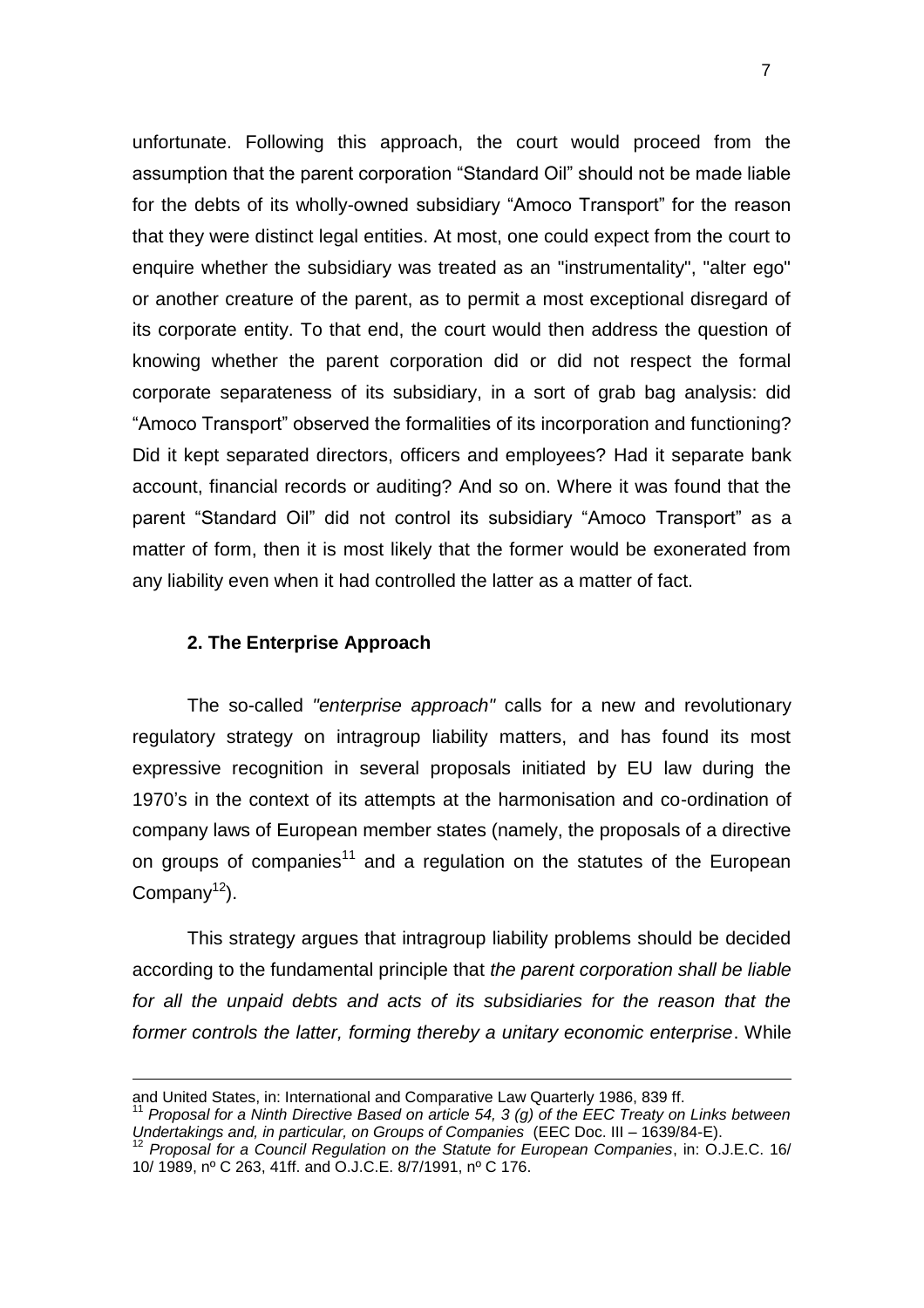not yet having become positive law<sup>13</sup>, this is a most interesting approach since it symbolises in a world-wide context the most far-reaching statutory undertaking against the prevailing traditional "entity law approach".<sup>14</sup>

If courts followed the so-called "enterprise approach", things would be likely to be quite different. Following this approach, it would be probably enough for the creditors to prove the existence of the sole instrument from which the existence of a mere relationship of domination between parent and subsidiary was derived – that is, the intercorporate stock ownership – in order to set in motion a regime of full, unlimited liability for the parent. What is more, once the group relationship had been established, the parent would have no possibility of exonerating itself from liability by proving that the accident could not be imputed directly or indirectly to its actual control, namely by bringing conclusive evidence that it did not participate at any rate in the design or supervision of the subsidiary vessel, or that the accident was caused by circumstances unpredictable and beyond its control (for instance, a case of "force majeur"). Therefore, if it were found that the parent "Standard Oil" controlled its subsidiary "Amoco Transport" as a pure matter of law, then the former would be held automatically liable for the debts of the latter even when such control had no possible causal linkage with the subsidiary default.

#### **3. The Dualist Approach**

 $\overline{\phantom{a}}$ 

Last but not least, somewhere in between these two radical and opposite strategies, a third intermediate and differentiated regulatory strategy may be referred to: the so-called *"dualist approach"*.

This approach has been adopted by the German system on affiliated companies ("verbundenen Unternehmen"), enacted in the Corporation Act

<sup>&</sup>lt;sup>13</sup> See *Lutter*, Stand und Entwicklung des Konzernrechts in Europa, ZGR 1987, 324 (362).

<sup>14</sup> See *Dabin*, Systèmes Rigides du Type Konzernrecht – L'Exemple de la Proposition de Société Européenne, in: "Groupes de Sociétés – Une Politique Législative", 1975, 143ff.; *Goerdeler*, Überlegungen zum europäischen Konzernrecht, in: ZGR 1972, 389ff; *Graffenried*, Über die Notwendigkeit einer Konzerngesetzgebung - Die Regelung der Europäische Aktiengesellschaft als Beispiele?, 1976; *Langen,* Der Vorschläge des Europäischen Konzernrechts zur Haftung eines herrschenden Unternehmens, in: ZRP 1978, 10ff.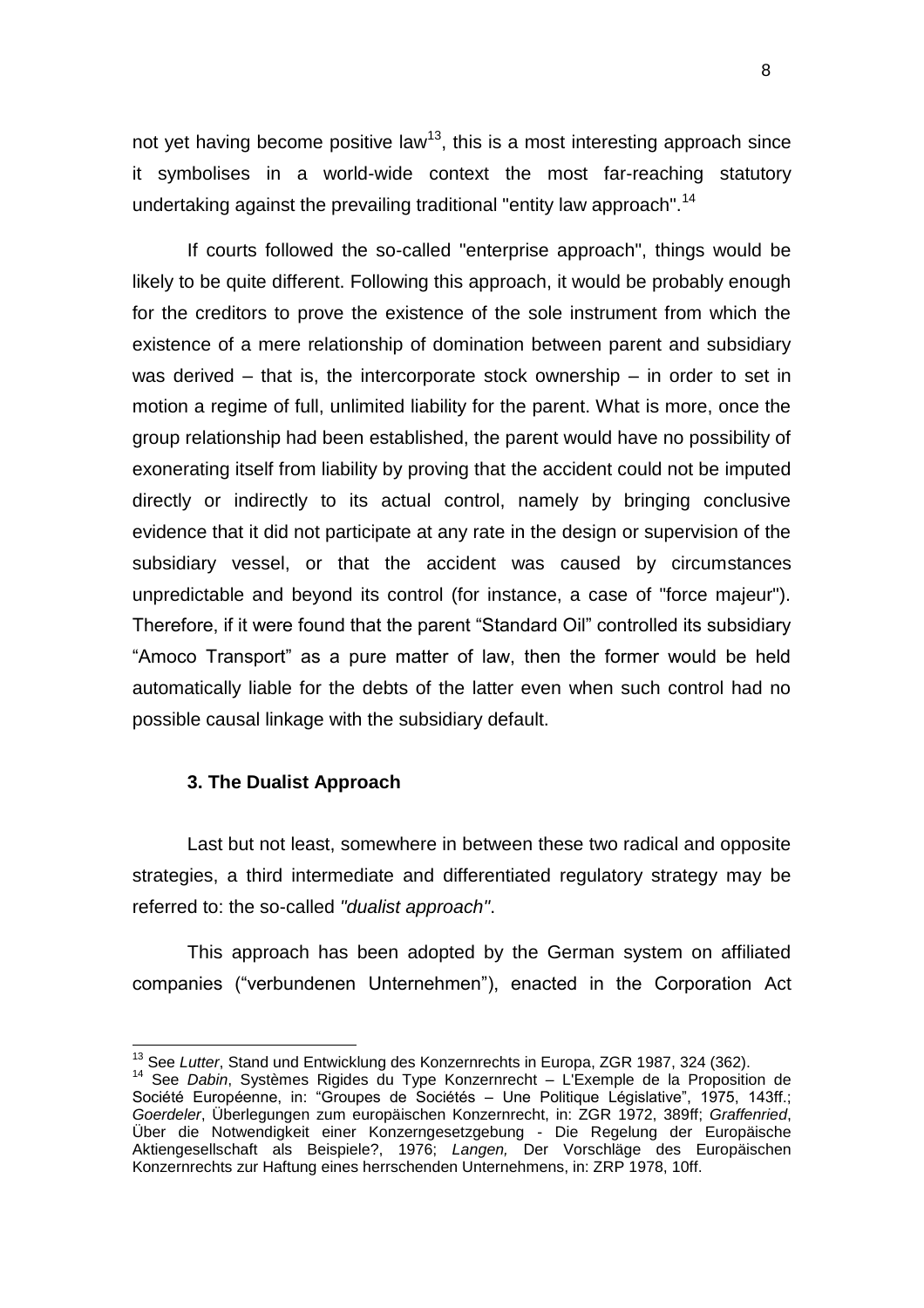("Aktiengesetz") of 1965<sup>15</sup>, which regulates the group reality on the basis of a fundamental and clear-cut borderline between two legal-organisational models: the so-called "contractual" and "factual" groups"<sup>16</sup>. The regulation of the former aims legally to legitimise the control of parent corporation in breach of traditional canons of corporation law and organisationally to provide the only admissible model for centralised groups.<sup>17</sup> The regulation of the latter aims legally to preserve the autonomy of the subsidiary corporation according to the canons of the classical corporation law and organisationally to provide a model, at most, for very decentralised groups<sup>18</sup>.

*The treatment of liability issues in parent-subsidiary relationships follows then from the accommodation of the concrete group at stake within one of these two pre-established models*: either a system of global compensation in

 $15$  Followed closely by some other national legal orders recently, such as Brazil (1976) and Portugal (1986): see *Comparato*, Les Groupes de Sociétés dans la Nouvelle Loi Brésilienne des Sociétés par Actions, in: Revue des Sociétés 1978, 845 ff.; *Antunes*, The Law of Affiliated Companies in Portugal, in: "I Gruppi di Società", 1996, 355 ff..

In "contractual groups" ("Vertragskonzerne"), where the parent's control has been embodied "de iure" in a special contract of domination ("Beherrschungsvertrag"), the law has expressly recognised to parent corporations a broad legal power of control over its subsidiaries in open deviation from some of the classical canons of corporation law, and consequently imposed on the former a duty to cover all the annual losses or even a joint liability for the settlement of debts of the latter (§§ 291 ff. of "Aktiengesetz"). In "factual groups" ("faktische Konzerne"), where the parent's control exists as a mere "de facto" dominating influence which can be only exercised in the best interests of the subsidiary, the former is obliged to a duty of compensation for single established detriments that have emerged from the use of such influence (§§ 311 ff. of "Aktiengesetz"). For a general introduction on the German regulation of groups of companies, see *Emmerich/ Sonnenschein*, Konzernrecht, 6. Aufl. 1997.

This results, not only from the fact that the domination contract has been deemed originally to grant to parent corporations the sole legitimate basis for their unrestricted legal right of intrusion on subsidiary affairs, but also indirectly from the centralisation pressures deriving from the heavier financial burdens to which the parent is subjected in consequence of such a contract or integration (namely, thanks to its duty to assume all net annual losses of the former). See *Strohn*: "The contractual groups is the most desirable group form particularly in cases of strong organisational intertwining" (original in German) (Die Verfassung der AG im faktischen Konzern, 177, p. 20).

 $18$  This comes about, not only from the circumstance that the parent does not enjoy any legal power of direction over the subsidiary so as to permit the former to stabilise a legitimate broad and permanent intrusion into subsidiary affairs (no duty of subsidiary managers to follow eventual instructions), but especially because its factual power can be only be exercised within the limits set by the preservation of the integrity of the subsidiary's own interests and patrimonial autonomy (or, if one prefers, because such factual power can only reach as far as the operability of the compensatory system of §§ 311ff. of "Aktiengesetz" permits). See *Hommelhoff*: "Only the factual group with very decentralised management structures is compatible with the global regulation of corporation law, particularly with the compensatory regime of §§ 311-318" (original in German) (Die Konzernleitungspflicht, 139); *Schmidt*: "§§ 311ff. legalise the exercise of factual domination over a corporation only in case of very weak and non-centralised unified management" (original in German) (Gesellschaftsrecht, 3. Aufl. 1997, 964).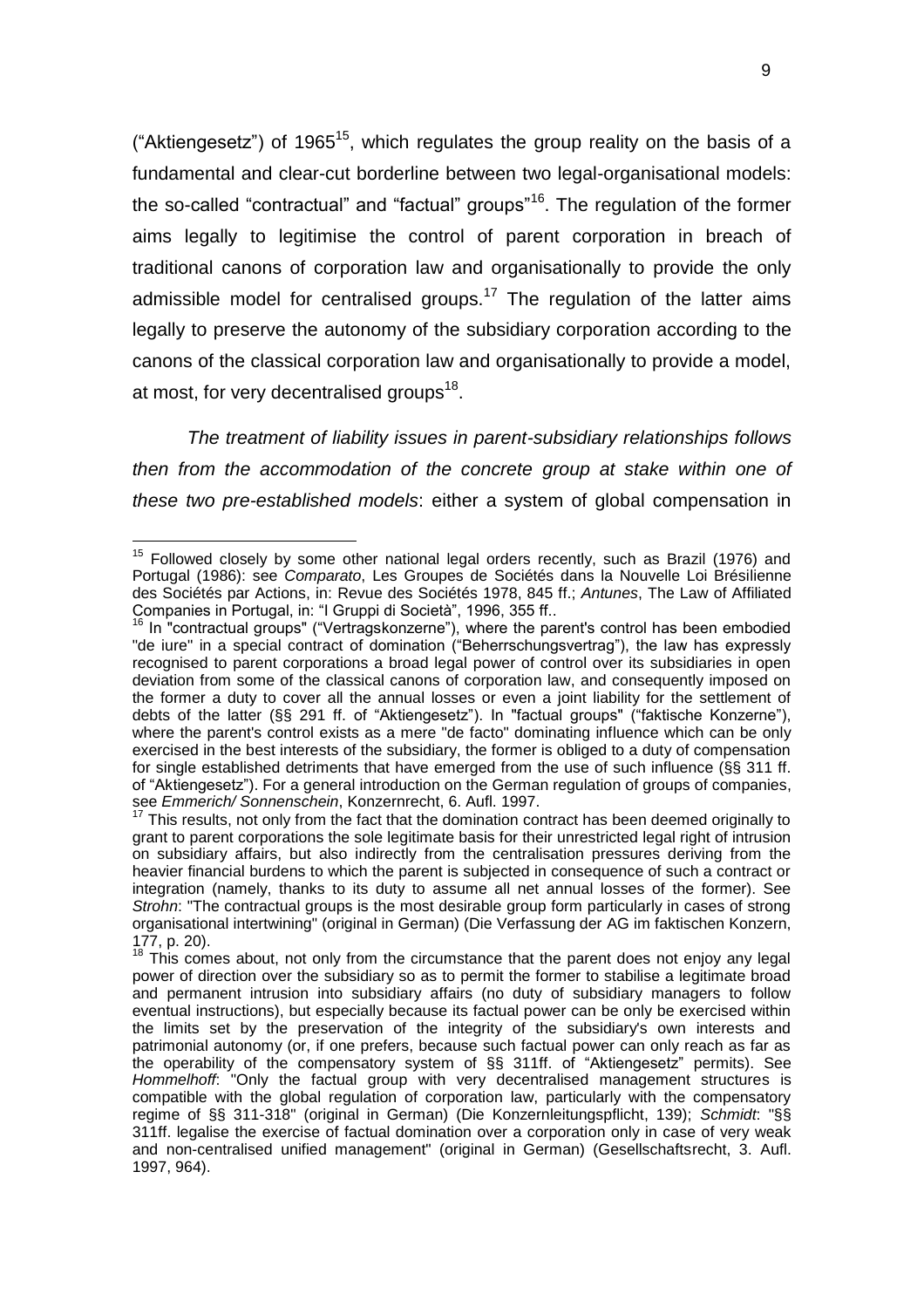contractual groups (where the parent is bound to assume all the annual losses of its subsidiary), or a system of mere punctual compensation in factual groups (where the parent has only to compensate concretely established patrimonial prejudice caused to the subsidiary).<sup>19</sup>

Once more, if the court had ruled from the background of such a twolevel regulatory system provided by those legal orders where a specific group law has been enacted, it is likely that it would have proceeded as follows. Firstly, it would try to accommodate the multi-corporate group "Standard Oil" in one of the two existing legal models: given the absence of any domination contract and by the simple operation of the procedural game of §§ 17 and 18 of the Corporation Act, the corporate group at stake could then only be deemed as a so-called "factual group". Then, the court would probably go on to determine the general degree of centralisation of the group, in order to establish whether the parent exercised its controlling influence at arm´s length ("simple factual group") or instead exercised a permanent intrusion into the entire business affairs of group subsidiaries ("qualified factual group") $^{20}$ : only where it had been found that the parent "Standard Oil" had exercised a tight control over both strategic and day-to-day management of the subsidiary "Amoco Transport" and

 $\overline{a}$ 

<sup>&</sup>lt;sup>19</sup> While these rules represent the very core of the German intragroup liability system, one should be aware of the existence of other residual and functional equivalents, such as the jurisprudential *"piercing the corporate veil"* (cf. the *Herrstadt* and the *Sonnenring* cases: see also *Lutter*, Die zivilrechtliche Haftung in der Unternehmensgruppe, in: ZGR 1982, 244 (247 ff.); *Schmidt*, Zum Haftungsdurchgriff wegen Sphärensvermischung und zur Haftungsverfassung im GmbH-Konzern, in: BB 1985, 2074 ff.), the existence of *privately-made arrangements on parent liability* (e.g., "Patronatserklärungen"), and, above all, an important body of non-codified *judgemade liability rules* applicable to private companies (cf. the *ITT*, *Autokran, Tiefbau* and *Video* cases) and partnerships (cf. the *Gervais-Danone* case).

<sup>20</sup> On the so-*called "factual centralised groups"* ("qualifizierte faktische Konzerne") – which is a hybrid form of corporate group which destroyed the theoretical elegance of the rigid two-stage regulatory framework – see the fundamental decision of BGH in the landmark of case *Autokran* of 1985 (BGHZ 95, 330, in: ZIP 1985, 1263), as well as further decisions in the *Tiefbau* case (BGHZ 107, 7, in: ZIP 1989, 440) and the *Video* case (BGHZ 115, 187, in: ZIP 1989, 1354). On literature, see *Deilmann*, Die Entstehung des qualifizierten faktischen Konzerns, 1990; *Druey*, Zentralisierte und Dezentralisierte Konzern - ist die Differenzierung rechtlich wünschbar oder realiziebar?, in: "Das St. Galler Konzernrechtsgespräch", 1988, 9 ff.; *Hirte*, Der qualifizierte faktische Konzern, 1992; *Hoffmann*-*Becking*, Der qualifizierte faktische AG-Konzern, in: "Probleme des Konzernrechts", 1989, 68 ff.; *Hommelhoff*/ *Stimpel*/ *Ulmer*, Heidelberger Konzernrechtstage – Der qualifizierte faktische GmbH-Konzern, 1992; *Lutter*, Der qualifizierte faktische Konzern, in: AG 1990, 179 ff.; *Scheffler*, Der qualifizierte faktische Konzern, in: AG 1990, 173 ff.; *Timm*, Grundfragen des "qualifizierten" faktischen Konzerns im Aktienrecht, in: NJW 1987, 977 ff.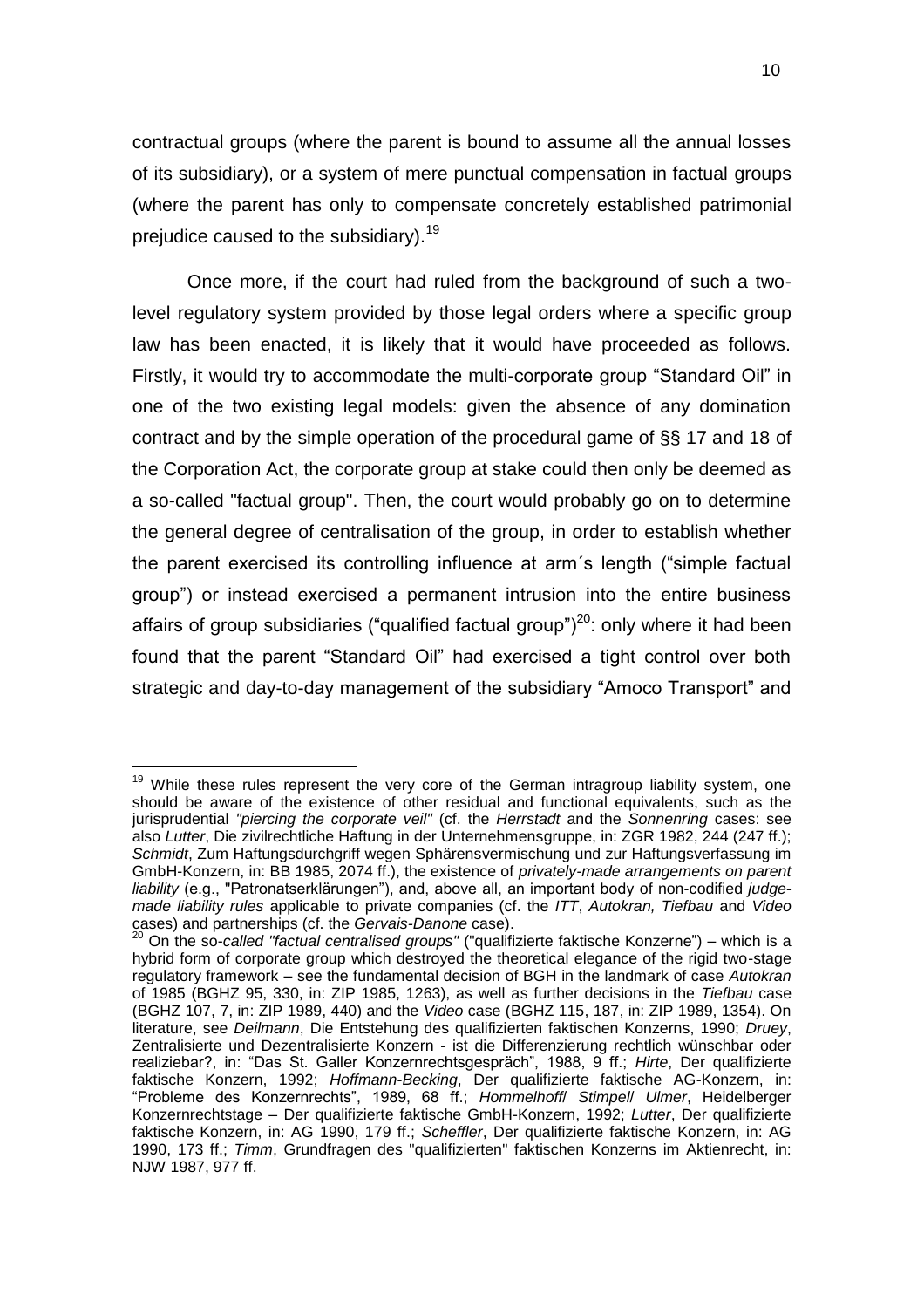persistently impaired its own entrepreneurial self-interest, would the former be obliged to cover the losses of the latter.

Notwithstanding the higher flexibility of this approach, its results might well prove again to be misleading. In fact, in spite of the assessment of highlycentralised group structure, it could well happen that the shipping accident at stake arose from external causes which were completely alien to the parental control, as it would be the case with an abnormal sea storm or a similar act of God – a case where the parent would be then penalised with liabilities outwith its actual control. This is decisive for the topic of intragroup liability. Since different intragroup liability regimes have been rigidly and automatically attached to these two pre-established group legal models, an inevitable gap between law and reality is likely to emerge whenever *the living governance structures of groups in the concrete case at hand diverge from that juridical model*. Thus, by automatically linking a heavier liability regime (a duty of compensation for losses and a joint direct liability) to the performance of a particular formal act (celebration of a contract of domination) or the existence of a parent's tight control over subsidiary affairs ("qualified factual control"), this approach may penalise parent corporations and often go too far in respect of subsidiary creditors' protection whenever the concrete liabilities complained of emerged from a decision-making process which was exceptionally conducted under the autonomous authority of subsidiary managers or from purely fortuitous and unpredictable circumstances, such as, for instance, natural catastrophes, insolvency of important subsidiary debtors, abrupt modification of the market or legal environment.<sup>21</sup> Inversely, by automatically excluding parent's liability just on the ground of a general assessment of a decentralised structure of the group, it is likely to unjustifiably benefit parent corporations and to underprotect their subsidiaries whenever the liabilities in dispute have

<sup>21</sup> This situation is likely to occur in the case of *decentralised contractual groups*, where the parent entrusted local subsidiary managers with a high level of decision-making authority regarding the conduct of their own business affairs or where subsidiary debts have originated from circumstances in spite of or beyond the group unified management (e.g. the subsidiary incurs annual net losses because of the political instability of the host country, such as lower productivity caused by political strikes). But it may well happen in *centralised factual groups* whenever the concrete liabilities in dispute are to be imputed to a decision-making process entirely unrelated to the parent's exercise of control.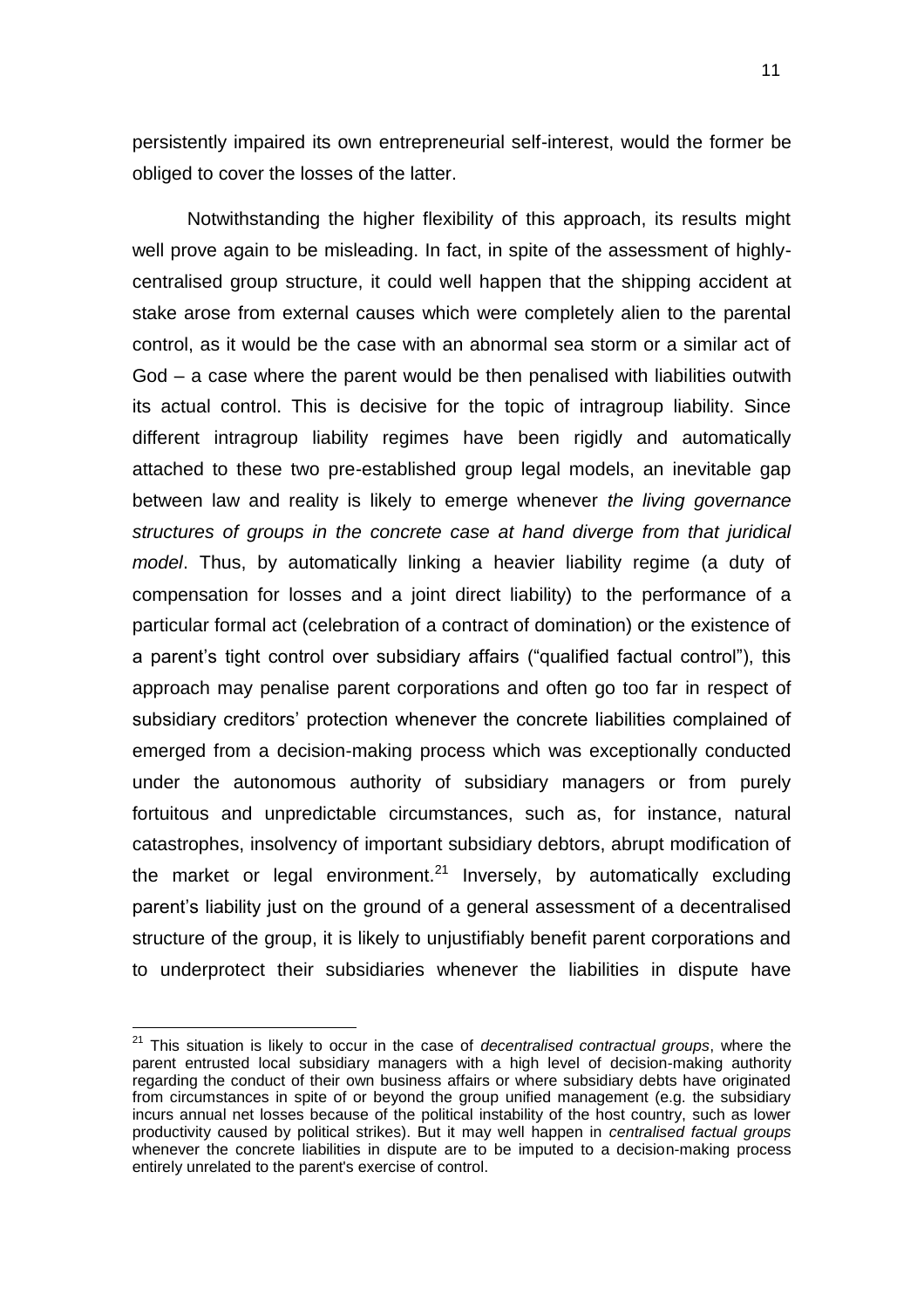emerged from a managerial decision-making process which the parent actually controlled in the case at hand.<sup>22</sup>

# **IV New Avenues in Intragroup Liability?**

Let us turn again to our case, confronting those hypothetical judicial solutions with the real decision reached by the court.

### **1. The Court Decision**

In a most polemical decision dated 18 April of 1984, the State Court of Illinois declared the parent corporation "Standard Oil" liable for the liabilities of its subsidiary "Amoco Transport".

Looking now at the reasons underlying the judicial sentence, it is curious to notice that the court did not adhere strictly to any of the above mentioned regulatory approaches. It is true that, initially, the court developed reasoning echoing the traditional "entity law" approach: in fact, more than once, the court held the subsidiary Amoco to be an "instrumentality" of its parent Standard, relying on the disregard of norms concerning the formal separateness of the subsidiary corporate entity and the conduct of the subsidiary's business under a common group trademark<sup>23</sup>. It is also true that, subsequently, the court addressed the question of the general degree of centralisation of the group as a whole, in a fashion somewhat similar to the German jurisprudence on qualified

 $\overline{a}$  $22$  Considering that the great majority of existing corporate groups are still constituted as "de facto" groups, it is clear today that the dissuasive effect attempted by the original draftsman and the channelling of the factual power of control of parent corporations into "de iure" contractual schemes has failed (see *Bälz*, Einheit und Vielheit im Konzern, in FS Ludwig Raiser, 1974, 287 (306 ff.)). Moreover, it seems that a general and workable distinction between centralised and decentralised groups does not and cannot exist: as *Lutter* graphically put it, "the grey zone is here as large as the halo of a full moon on a foggy November night"! (*Der qualifizierte faktische Konzern*, in: AG 1990, 179, (184)). Cf. extensively *Antunes*, Liability of Corporate Groups, 1994, 180 ff., 206ff., 371 ff.

 $23$  "As an integrated multinational enterprise, which through a system of subsidiaries ensures the exploration, production, transportation and sale of oil products all over the world, is Standard responsible for the activity of their 100% subsidiaries, namely their «instrumentalities» Amoco International Oil Company and Amoco Transport Company. Standard exercised such a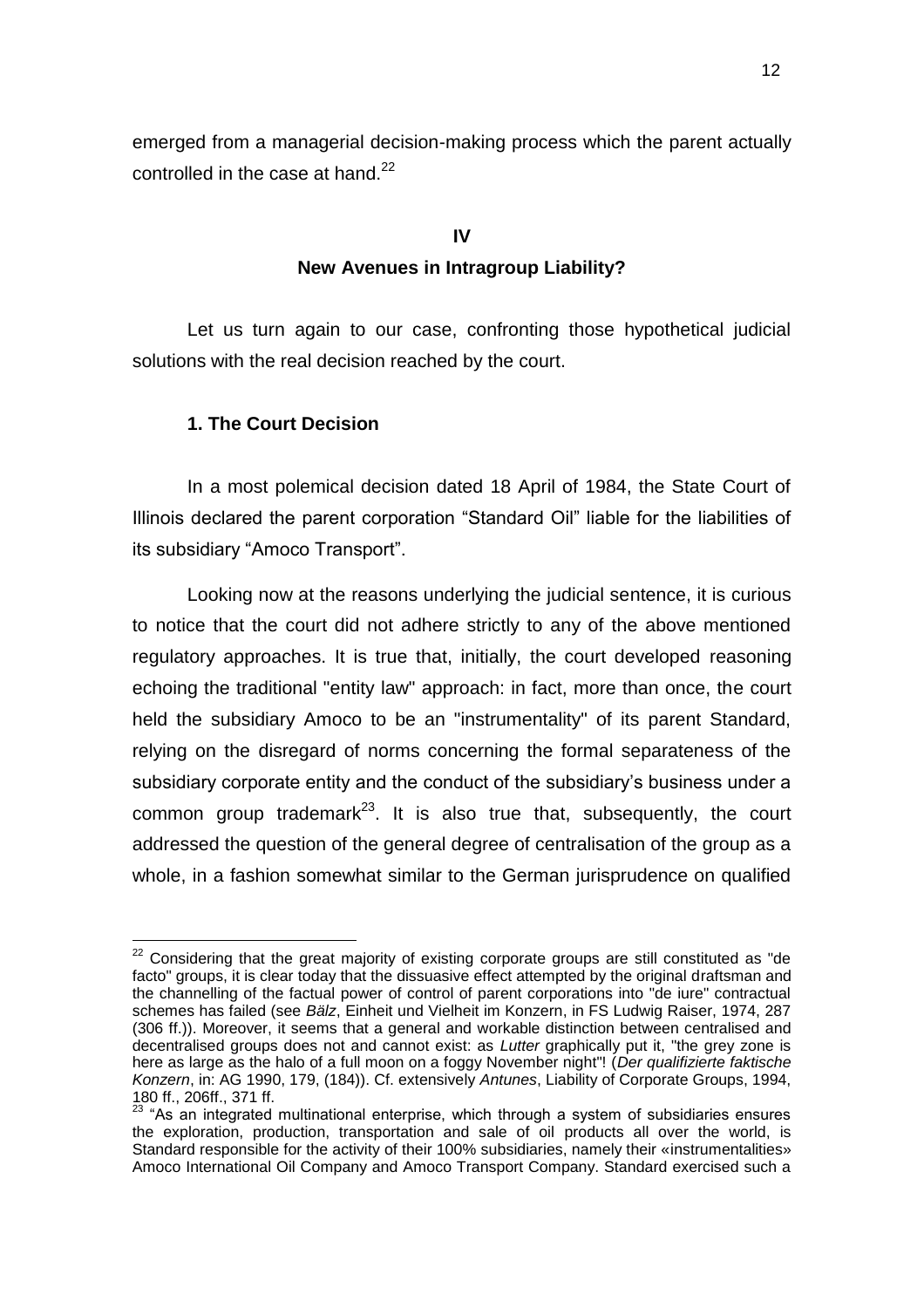factual groups, asserting then the existence of a highly-centralised group management and suggesting that the parent managed the subsidiary as a single branch or division. $^{24}$ 

But the court did not stop there. Apparently considering such enquiries as to the compliance with the formal corporate entity of subsidiaries and as to the assessment of the general degree of centralisation of the group as being insufficient to ground the liability for the parent corporation, the court has focused its enquire on *whether the concrete situation of subsidiary default in the case at hand proceeded or not from a managerial process which was actually controlled by the parent corporation*. A set of circumstances was then found permitting the establishment of a narrow causality linkage between the control exercised by the group headquarters and the accident of the subsidiary vessel: namely, the construction of the vessel had been decided expressly by the board of directors of the parent, had been co-ordinated and financed by two other affiliates of the group, and had been insured by a third group affiliate; most important, the breakdown of the vessel was due to negligence incurred by the group headquarters central services, which were not only involved in the design and construction of the vessel, but were also responsible for the co-ordination of the world-wide operations of the group transportation system, for the safety and repairing procedures of the entire shipping fleet, as well as for the training of its crews.<sup>25</sup>

#### **2. A Hybrid and Flexible Intragroup Liability System?**

-

This judicial decision provides a singular case where past and future approaches on intragroup liability seem to appear curiously mixed. And future means that, in my opinion, in deciding whether the parent corporation should be made liable or not for debts of one group affiliate, the decisive question to ask

control over these subsidiaries that they must be held as their mere «instruments»". In Re Oil Spill by "Amoco Cadiz" off the Coast of France, *cit.*, "American Maritime Cases", 2123 (2194). Thus, the court found a number of indicia, such as the existence of consolidated annual accounts, of interlocking directors and officers, of common internal audits, of common stock ownership and others, suggesting a highly-centralised group structure. In Re Oil Spill by "Amoco Cadiz" off the Coast of France, *cit.*, "American Maritime Cases", 2133 (2181 ff.).